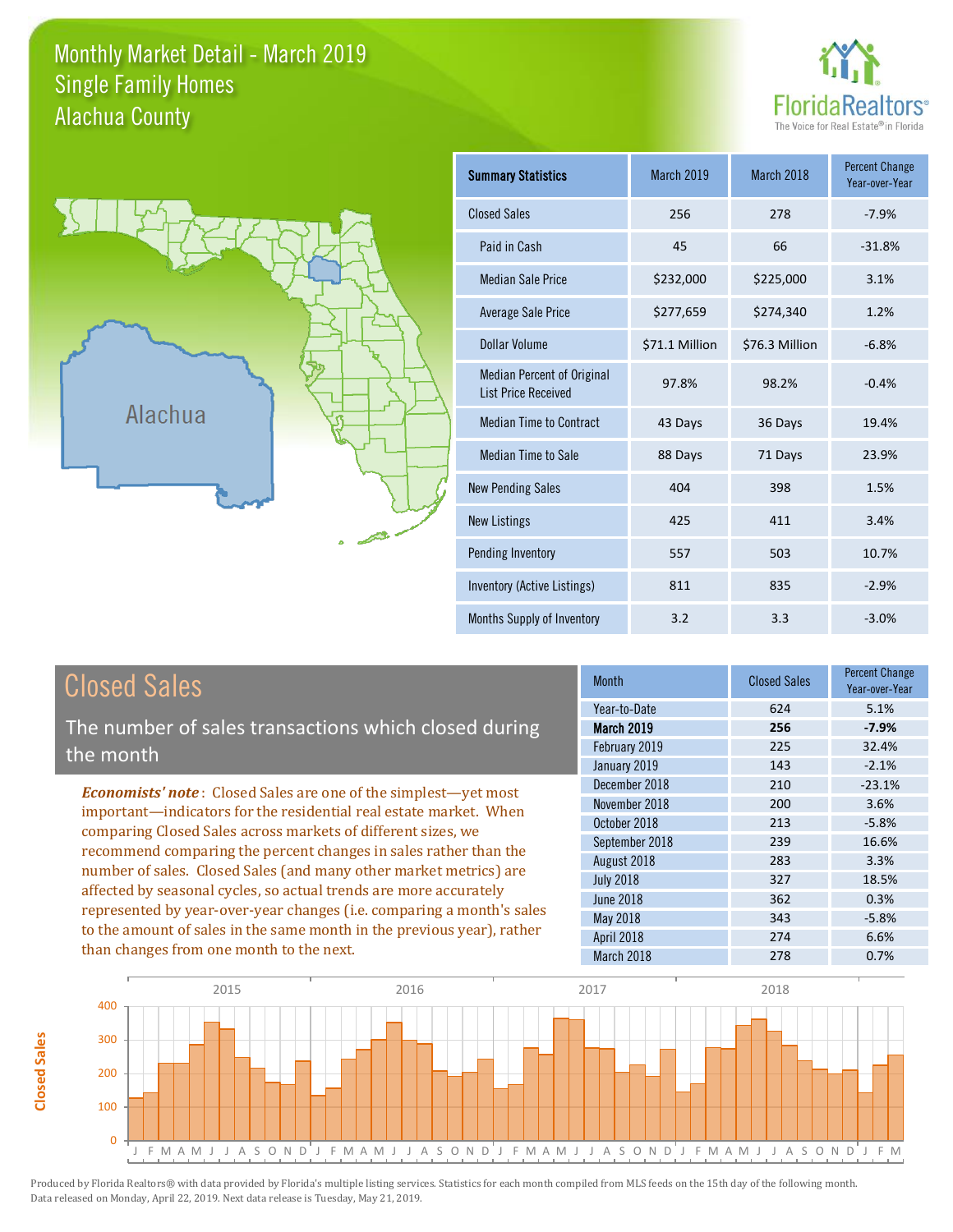than changes from one month to the next.



#### \$100,000 - \$149,999 16 -44.8% Sale Price Closed Sales Percent Change Year-over-Year Less than \$50,000 1 1 -50.0%  $$50.000 - $99.999$  4 -69.2% \$150,000 - \$199,999 68 1.5% \$200,000 - \$249,999 52 -7.1%  $$400,000 - $599,999$  23  $-4.2\%$ \$600,000 - \$999,999 9 -25.0% *Economists' note:* Closed Sales are one of the simplest—yet most important—indicators for the residential real estate market. When comparing Closed Sales across markets of different sizes, we recommend comparing the percent changes in sales rather than the number of sales. Closed Sales (and many other market metrics) are affected by seasonal cycles, so actual trends are more accurately represented by year-over-year changes (i.e. comparing a month's sales to the amount of sales in the same month in the previous year), rather \$250,000 - \$299,999 45 28.6% \$300,000 - \$399,999 36 0.0% Closed Sales by Sale Price The number of sales transactions which closed during the month



## Median Time to Contract by Sale Price The median number of days between the listing date and contract date for all Closed Sales during the month

*Economists' note* : Like Time to Sale, Time to Contract is a measure of the length of the home selling process calculated for sales which closed during the month. The difference is that Time to Contract measures the number of days between the initial listing of a property and the signing of the contract which eventually led to the closing of the sale. When the gap between Median Time to Contract and Median Time to Sale grows, it is usually a sign of longer closing times and/or declining numbers of cash sales.

| Sale Price            | Median Time to<br>Contract | <b>Percent Change</b><br>Year-over-Year |
|-----------------------|----------------------------|-----------------------------------------|
| Less than \$50,000    | 143 Days                   | 1000.0%                                 |
| $$50,000 - $99,999$   | 178 Days                   | 584.6%                                  |
| $$100,000 - $149,999$ | 82 Days                    | 82.2%                                   |
| $$150,000 - $199,999$ | 27 Days                    | $-10.0%$                                |
| \$200,000 - \$249,999 | 57 Days                    | 90.0%                                   |
| \$250,000 - \$299,999 | 59 Days                    | 40.5%                                   |
| \$300,000 - \$399,999 | 30 Days                    | $-6.3%$                                 |
| \$400,000 - \$599,999 | 34 Days                    | $-35.8%$                                |
| \$600,000 - \$999,999 | 36 Days                    | $-25.0%$                                |
| \$1,000,000 or more   | 361 Days                   | 264.6%                                  |

\$1,000,000 or more 2 -50.0%



Produced by Florida Realtors® with data provided by Florida's multiple listing services. Statistics for each month compiled from MLS feeds on the 15th day of the following month. Data released on Monday, April 22, 2019. Next data release is Tuesday, May 21, 2019.

**Median Time to Contract**

**Median Time to Contract**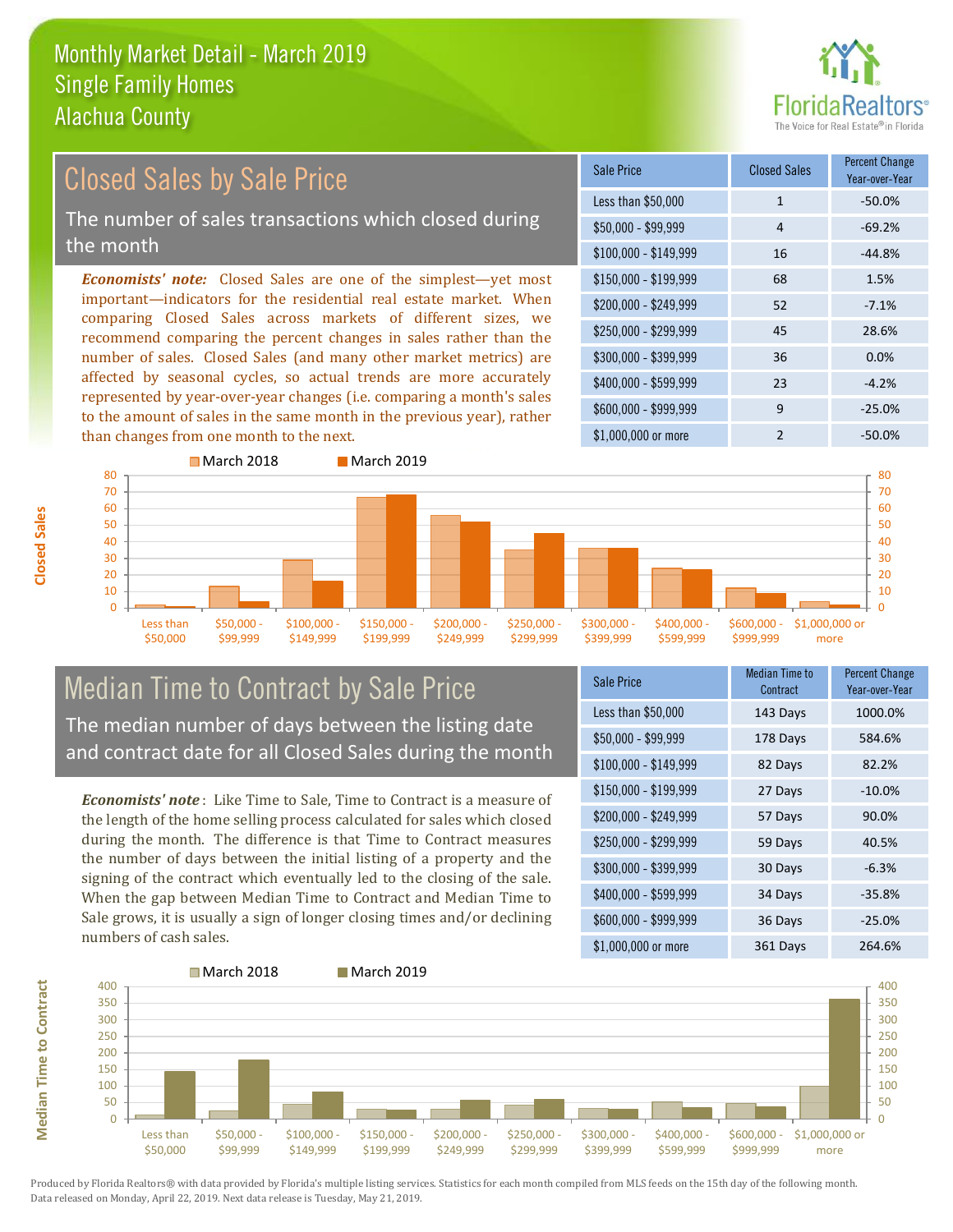

### New Listings by Initial Listing Price The number of properties put onto the market during the month

*Economists' note:* New Listings tend to rise in delayed response to increasing prices, so they are often seen as a lagging indicator of market health. As prices rise, potential sellers raise their estimations of value—and in the most recent cycle, rising prices have freed up many potential sellers who were previously underwater on their mortgages. Note that in our calculations, we take care to not include properties that were recently taken off the market and quickly relisted, since these are not really *new* listings.

| <b>Initial Listing Price</b> | <b>New Listings</b> | <b>Percent Change</b><br>Year-over-Year |
|------------------------------|---------------------|-----------------------------------------|
| Less than \$50,000           | 0                   | $-100.0%$                               |
| $$50,000 - $99,999$          | 18                  | 63.6%                                   |
| $$100,000 - $149,999$        | 40                  | 0.0%                                    |
| $$150,000 - $199,999$        | 64                  | $-21.0%$                                |
| \$200,000 - \$249,999        | 71                  | $-5.3%$                                 |
| \$250,000 - \$299,999        | 76                  | 7.0%                                    |
| \$300,000 - \$399,999        | 79                  | 6.8%                                    |
| \$400,000 - \$599,999        | 58                  | 56.8%                                   |
| \$600,000 - \$999,999        | 18                  | 0.0%                                    |
| \$1,000,000 or more          | 1                   | N/A                                     |



## Inventory by Current Listing Price The number of property listings active at the end of the month

*Economists' note* : There are a number of ways to define and calculate Inventory. Our method is to simply count the number of active listings on the last day of the month, and hold this number to compare with the same month the following year. Inventory rises when New Listings are outpacing the number of listings that go off-market (regardless of whether they actually sell). Likewise, it falls when New Listings aren't keeping up with the rate at which homes are going off-market.

| <b>Current Listing Price</b> | Inventory | <b>Percent Change</b><br>Year-over-Year |
|------------------------------|-----------|-----------------------------------------|
| Less than \$50,000           | 7         | 40.0%                                   |
| $$50,000 - $99,999$          | 39        | $-9.3%$                                 |
| $$100,000 - $149,999$        | 49        | $-25.8%$                                |
| $$150,000 - $199,999$        | 81        | $-24.3%$                                |
| \$200,000 - \$249,999        | 117       | $-8.6%$                                 |
| \$250,000 - \$299,999        | 117       | 7.3%                                    |
| \$300,000 - \$399,999        | 167       | 9.2%                                    |
| \$400,000 - \$599,999        | 135       | 6.3%                                    |
| \$600,000 - \$999,999        | 74        | 0.0%                                    |
| \$1,000,000 or more          | 25        | 8.7%                                    |



Produced by Florida Realtors® with data provided by Florida's multiple listing services. Statistics for each month compiled from MLS feeds on the 15th day of the following month. Data released on Monday, April 22, 2019. Next data release is Tuesday, May 21, 2019.

**Inventory**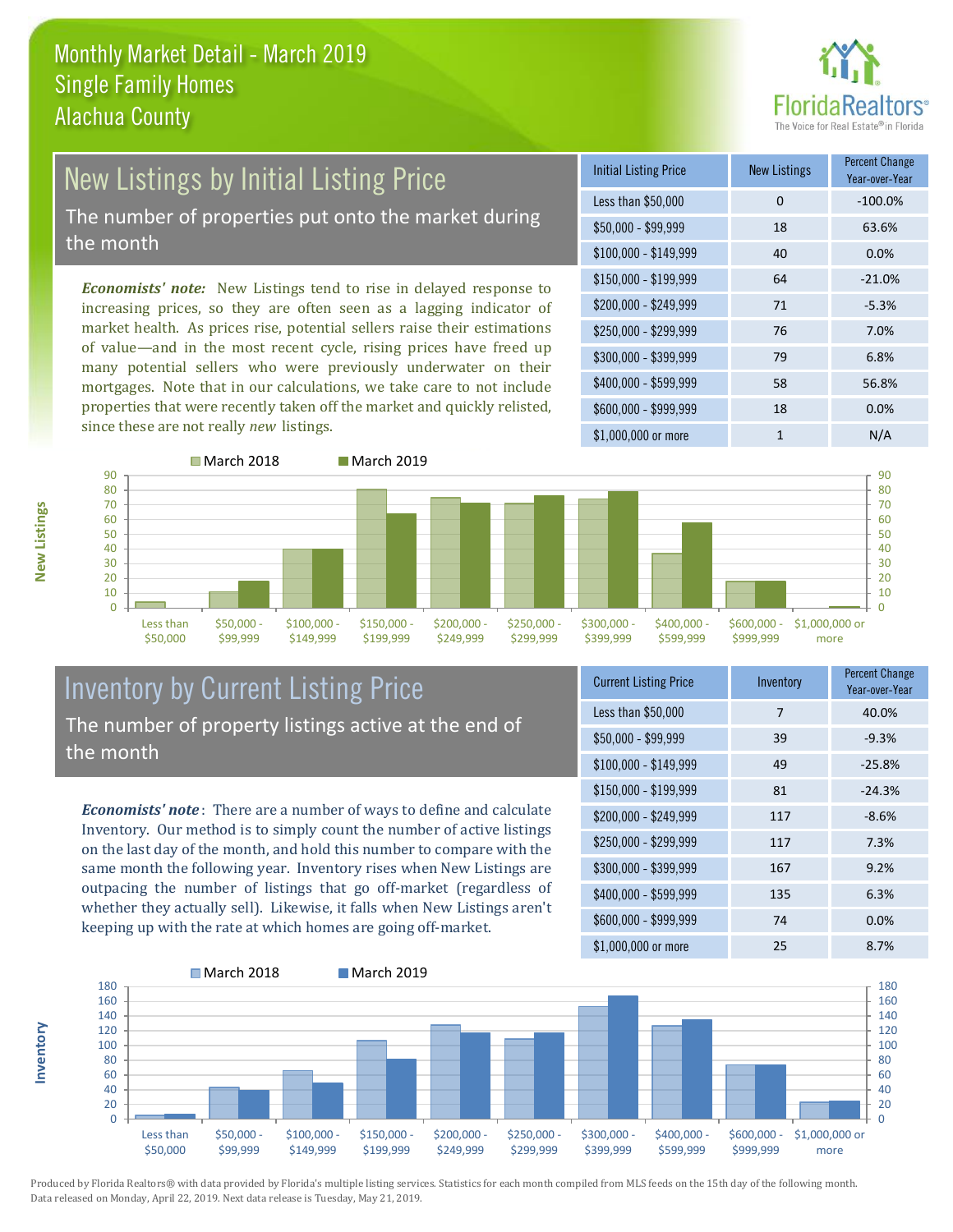### Monthly Distressed Market - March 2019 Alachua County Single Family Homes



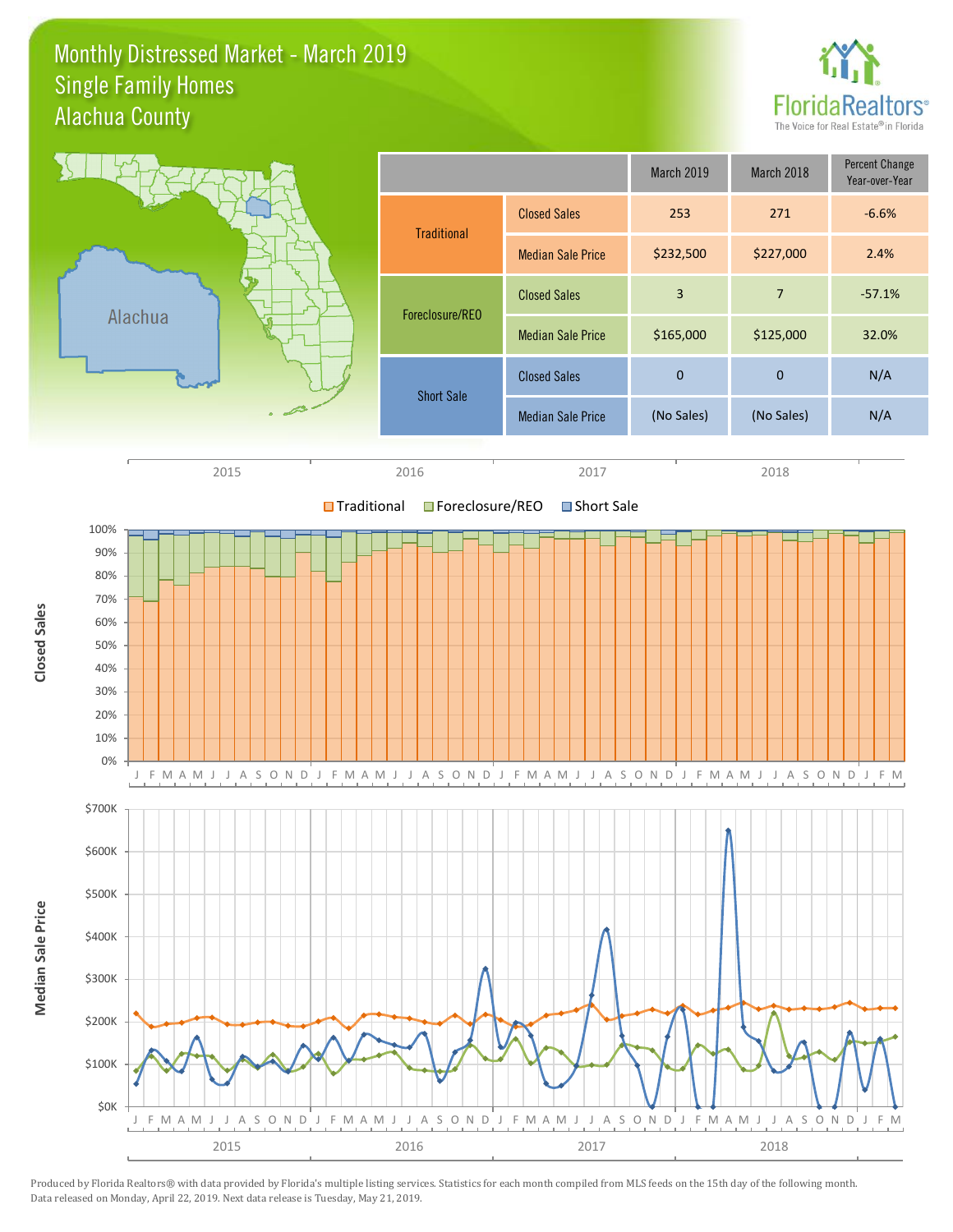Monthly Market Detail - March 2019 Alachua County Townhouses and Condos





**Closed Sales**

**Closed Sales** 

| <b>Summary Statistics</b>                                       | March 2019    | <b>March 2018</b> | <b>Percent Change</b><br>Year-over-Year |
|-----------------------------------------------------------------|---------------|-------------------|-----------------------------------------|
| <b>Closed Sales</b>                                             | 68            | 81                | $-16.0%$                                |
| Paid in Cash                                                    | 44            | 39                | 12.8%                                   |
| <b>Median Sale Price</b>                                        | \$125,000     | \$126,000         | $-0.8%$                                 |
| <b>Average Sale Price</b>                                       | \$130,041     | \$130,702         | $-0.5%$                                 |
| <b>Dollar Volume</b>                                            | \$8.8 Million | \$10.6 Million    | $-16.5%$                                |
| <b>Median Percent of Original</b><br><b>List Price Received</b> | 97.5%         | 96.5%             | 1.0%                                    |
| <b>Median Time to Contract</b>                                  | 13 Days       | 25 Days           | $-48.0%$                                |
| <b>Median Time to Sale</b>                                      | 43 Days       | 56 Days           | $-23.2%$                                |
| <b>New Pending Sales</b>                                        | 111           | 121               | $-8.3%$                                 |
| <b>New Listings</b>                                             | 116           | 132               | $-12.1%$                                |
| <b>Pending Inventory</b>                                        | 127           | 124               | 2.4%                                    |
| <b>Inventory (Active Listings)</b>                              | 164           | 153               | 7.2%                                    |
| <b>Months Supply of Inventory</b>                               | 2.2           | 2.2               | 0.0%                                    |

| <b>Closed Sales</b>                                                                                                                    | <b>Month</b>      | <b>Closed Sales</b> | <b>Percent Change</b><br>Year-over-Year |
|----------------------------------------------------------------------------------------------------------------------------------------|-------------------|---------------------|-----------------------------------------|
|                                                                                                                                        | Year-to-Date      | 167                 | $-13.0%$                                |
| The number of sales transactions which closed during                                                                                   | <b>March 2019</b> | 68                  | $-16.0%$                                |
| the month                                                                                                                              | February 2019     | 58                  | 0.0%                                    |
|                                                                                                                                        | January 2019      | 41                  | $-22.6%$                                |
| <b>Economists' note:</b> Closed Sales are one of the simplest—yet most                                                                 | December 2018     | 54                  | 10.2%                                   |
| important-indicators for the residential real estate market. When<br>comparing Closed Sales across markets of different sizes, we      | November 2018     | 47                  | $-17.5%$                                |
|                                                                                                                                        | October 2018      | 58                  | 13.7%                                   |
| recommend comparing the percent changes in sales rather than the                                                                       | September 2018    | 50                  | 13.6%                                   |
|                                                                                                                                        | August 2018       | 77                  | $-9.4%$                                 |
| number of sales. Closed Sales (and many other market metrics) are<br>affected by seasonal cycles, so actual trends are more accurately | <b>July 2018</b>  | 117                 | 34.5%                                   |
|                                                                                                                                        | <b>June 2018</b>  | 111                 | 2.8%                                    |
| represented by year-over-year changes (i.e. comparing a month's sales                                                                  | <b>May 2018</b>   | 107                 | 11.5%                                   |
| to the amount of sales in the same month in the previous year), rather                                                                 | <b>April 2018</b> | 88                  | 17.3%                                   |
| than changes from one month to the next.                                                                                               | March 2018        | 81                  | 8.0%                                    |

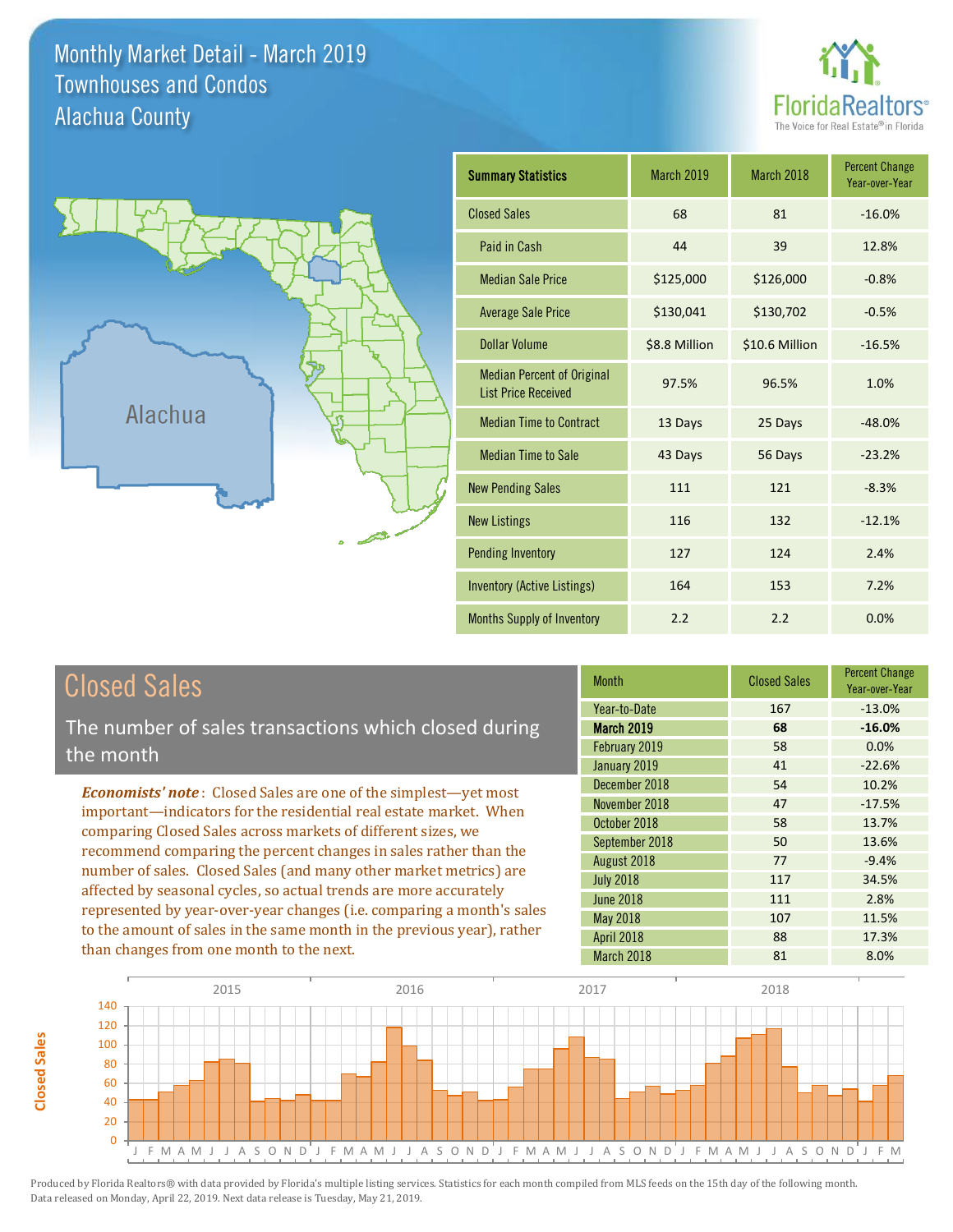

Year-over-Year

### \$100,000 - \$149,999 36 2.9% Sale Price Closed Sales Percent Change Less than \$50,000 1 1 -75.0% \$50,000 - \$99,999 17 -15.0% \$150,000 - \$199,999 5 -58.3% \$200,000 - \$249,999 6 -14.3% *Economists' note:* Closed Sales are one of the simplest—yet most important—indicators for the residential real estate market. When comparing Closed Sales across markets of different sizes, we recommend comparing the percent changes in sales rather than the Closed Sales by Sale Price The number of sales transactions which closed during the month

number of sales. Closed Sales (and many other market metrics) are affected by seasonal cycles, so actual trends are more accurately represented by year-over-year changes (i.e. comparing a month's sales to the amount of sales in the same month in the previous year), rather than changes from one month to the next.





## Median Time to Contract by Sale Price The median number of days between the listing date and contract date for all Closed Sales during the month

*Economists' note* : Like Time to Sale, Time to Contract is a measure of the length of the home selling process calculated for sales which closed during the month. The difference is that Time to Contract measures the number of days between the initial listing of a property and the signing of the contract which eventually led to the closing of the sale. When the gap between Median Time to Contract and Median Time to Sale grows, it is usually a sign of longer closing times and/or declining numbers of cash sales.

| <b>Sale Price</b>     | <b>Median Time to</b><br>Contract | <b>Percent Change</b><br>Year-over-Year |
|-----------------------|-----------------------------------|-----------------------------------------|
| Less than \$50,000    | 15 Days                           | 15.4%                                   |
| $$50,000 - $99,999$   | 11 Days                           | $-52.2%$                                |
| $$100,000 - $149,999$ | 11 Days                           | $-50.0%$                                |
| $$150,000 - $199,999$ | 19 Days                           | $-62.7%$                                |
| \$200,000 - \$249,999 | 30 Days                           | $-50.0%$                                |
| \$250,000 - \$299,999 | 74 Days                           | 393.3%                                  |
| \$300,000 - \$399,999 | 124 Days                          | 163.8%                                  |
| \$400,000 - \$599,999 | (No Sales)                        | N/A                                     |
| \$600,000 - \$999,999 | (No Sales)                        | N/A                                     |
| \$1,000,000 or more   | (No Sales)                        | N/A                                     |

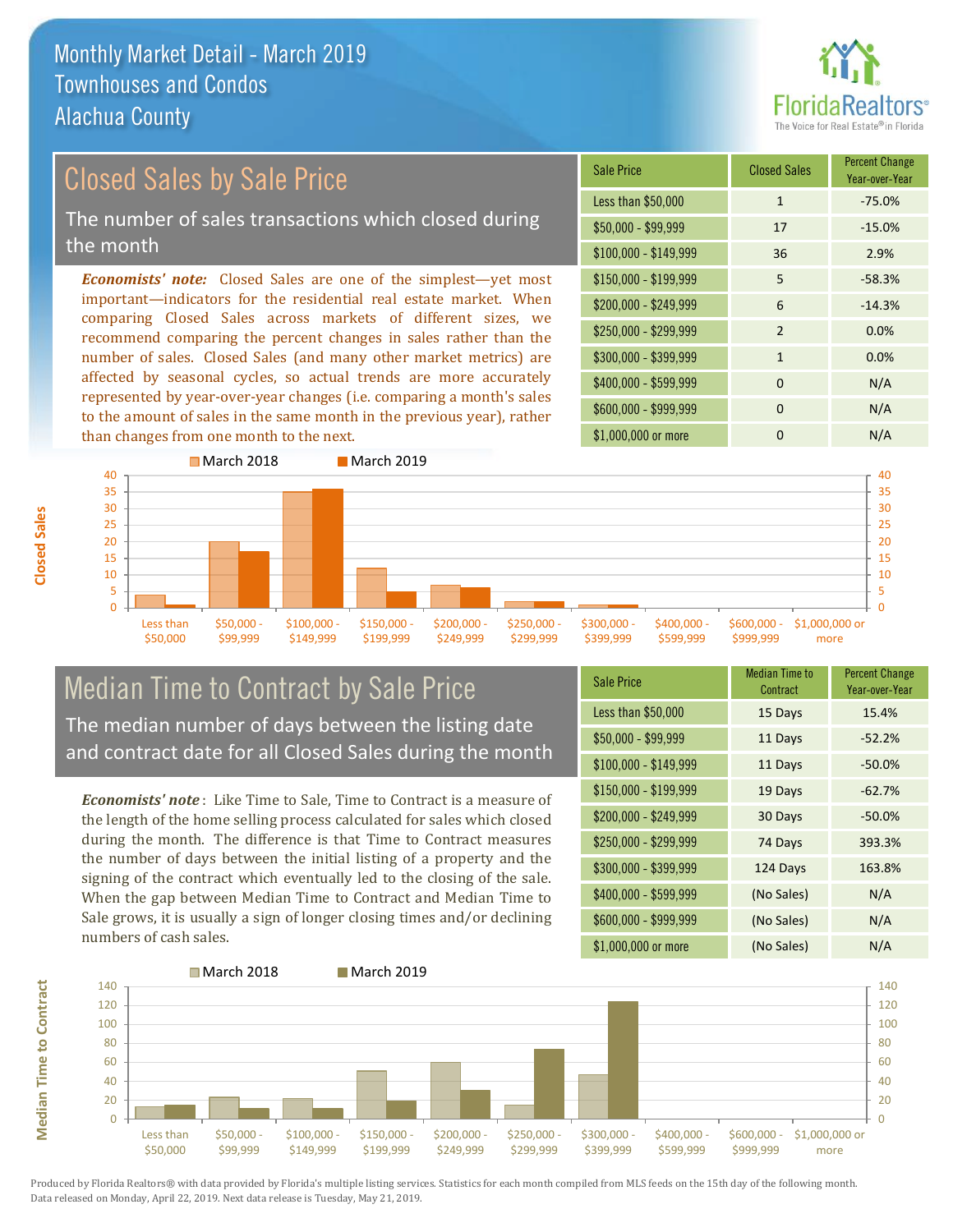

# New Listings by Initial Listing Price

The number of properties put onto the market during the month

*Economists' note:* New Listings tend to rise in delayed response to increasing prices, so they are often seen as a lagging indicator of market health. As prices rise, potential sellers raise their estimations of value—and in the most recent cycle, rising prices have freed up many potential sellers who were previously underwater on their mortgages. Note that in our calculations, we take care to not include properties that were recently taken off the market and quickly relisted, since these are not really *new* listings.

| <b>Initial Listing Price</b> | <b>New Listings</b> | <b>Percent Change</b><br>Year-over-Year |
|------------------------------|---------------------|-----------------------------------------|
| Less than \$50,000           | $\Omega$            | $-100.0%$                               |
| $$50,000 - $99,999$          | 25                  | $-35.9%$                                |
| $$100,000 - $149,999$        | 50                  | $-5.7%$                                 |
| $$150,000 - $199,999$        | 26                  | 52.9%                                   |
| \$200,000 - \$249,999        | $\overline{7}$      | $-50.0%$                                |
| \$250,000 - \$299,999        | 8                   | 166.7%                                  |
| \$300,000 - \$399,999        | $\Omega$            | $-100.0%$                               |
| \$400,000 - \$599,999        | $\Omega$            | N/A                                     |
| \$600,000 - \$999,999        | $\Omega$            | N/A                                     |
| \$1,000,000 or more          | n                   | N/A                                     |



## Inventory by Current Listing Price The number of property listings active at the end of the month

*Economists' note* : There are a number of ways to define and calculate Inventory. Our method is to simply count the number of active listings on the last day of the month, and hold this number to compare with the same month the following year. Inventory rises when New Listings are outpacing the number of listings that go off-market (regardless of whether they actually sell). Likewise, it falls when New Listings aren't keeping up with the rate at which homes are going off-market.

| <b>Current Listing Price</b> | Inventory      | <b>Percent Change</b><br>Year-over-Year |
|------------------------------|----------------|-----------------------------------------|
| Less than \$50,000           | $\mathcal{P}$  | $-66.7%$                                |
| $$50,000 - $99,999$          | 50             | 11.1%                                   |
| $$100,000 - $149,999$        | 51             | 24.4%                                   |
| $$150,000 - $199,999$        | 27             | $-3.6%$                                 |
| \$200,000 - \$249,999        | 16             | $-27.3%$                                |
| \$250,000 - \$299,999        | 14             | 55.6%                                   |
| \$300,000 - \$399,999        | 2              | 0.0%                                    |
| \$400,000 - \$599,999        | $\overline{2}$ | N/A                                     |
| \$600,000 - \$999,999        | $\Omega$       | N/A                                     |
| \$1,000,000 or more          | 0              | N/A                                     |



Produced by Florida Realtors® with data provided by Florida's multiple listing services. Statistics for each month compiled from MLS feeds on the 15th day of the following month. Data released on Monday, April 22, 2019. Next data release is Tuesday, May 21, 2019.

**Inventory**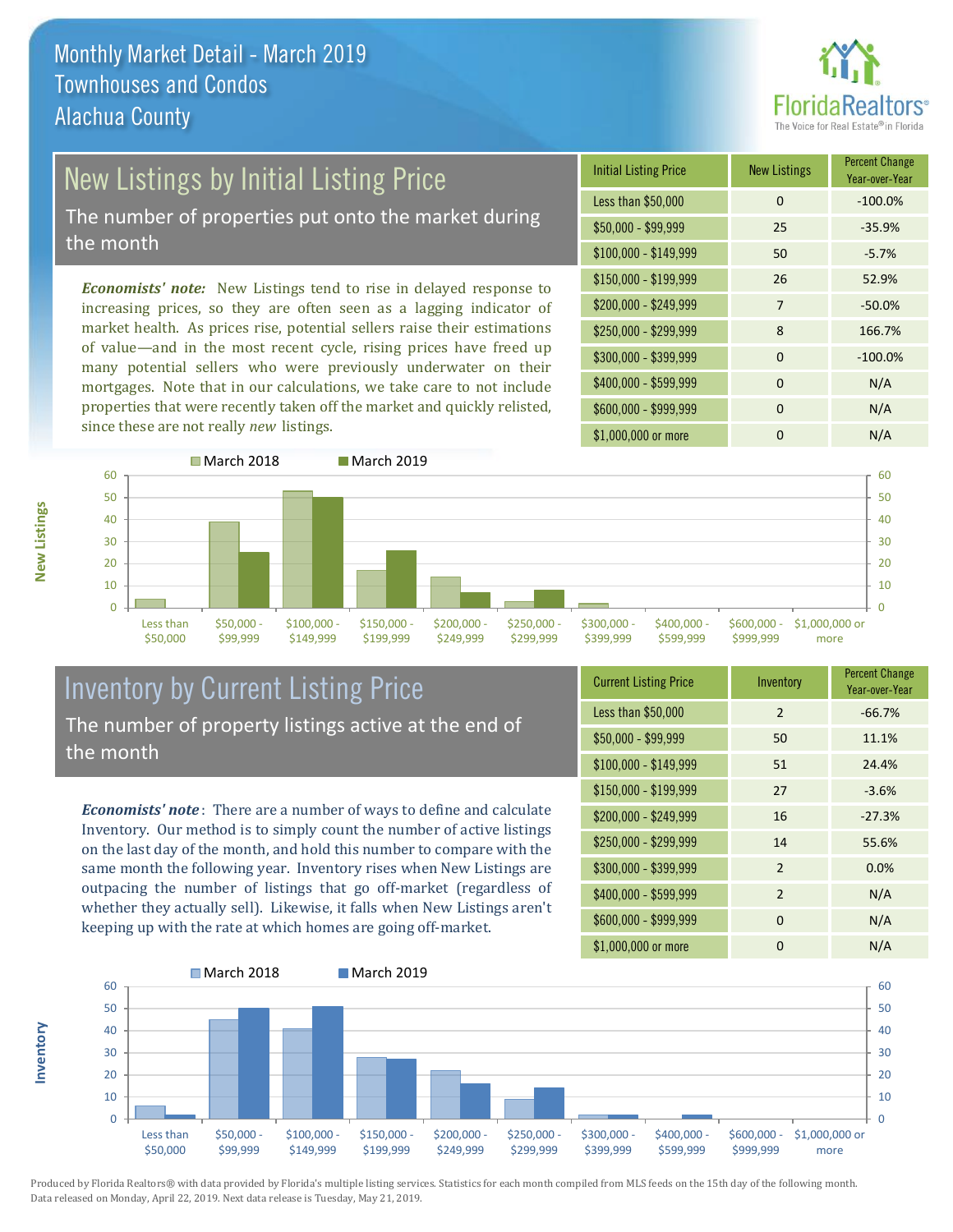### Monthly Distressed Market - March 2019 Alachua County Townhouses and Condos



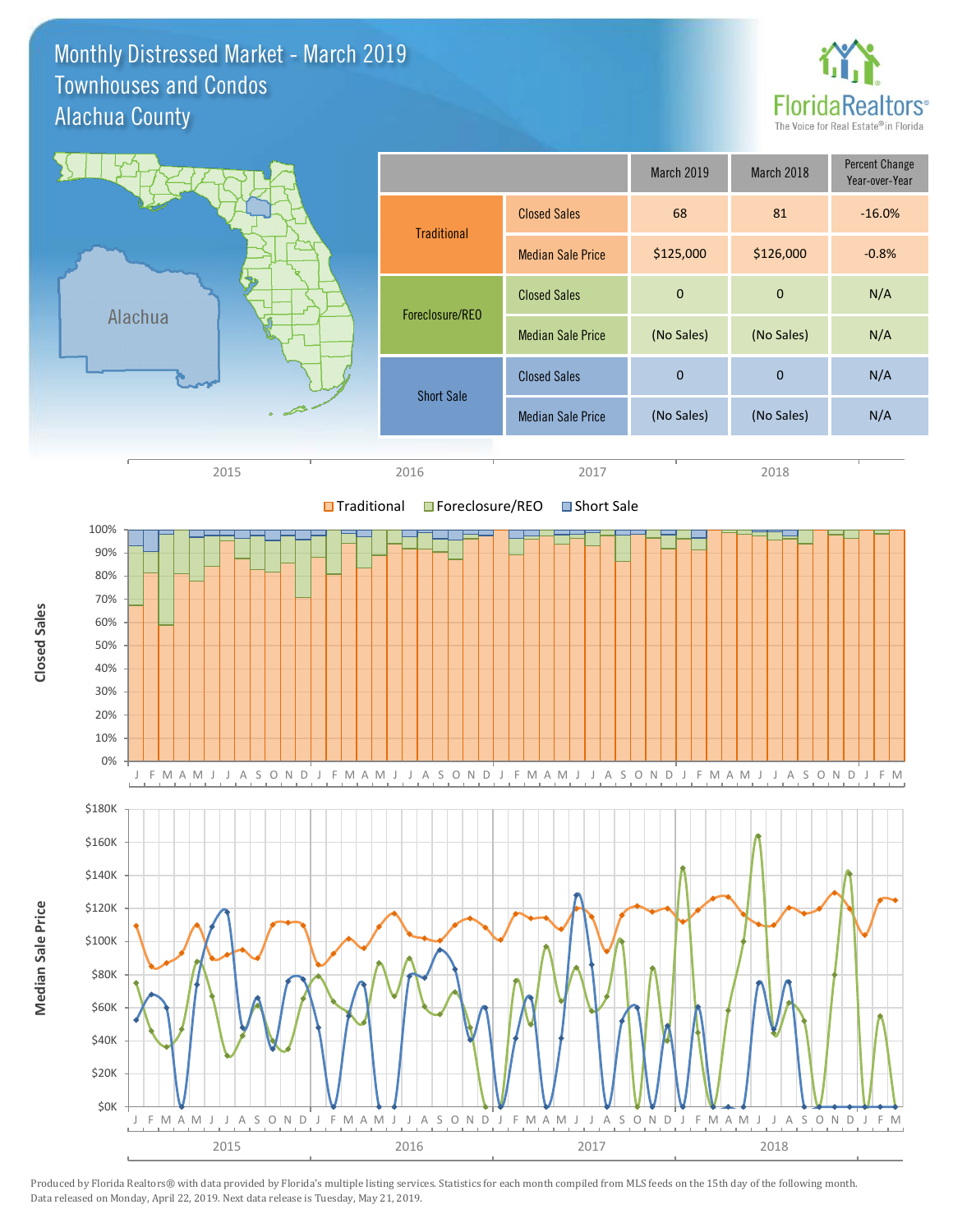Monthly Market Detail - March 2019 Alachua County Manufactured Homes





**Closed Sales**

**Closed Sales** 

| <b>Summary Statistics</b>                                | <b>March 2019</b> | March 2018 | <b>Percent Change</b><br>Year-over-Year |
|----------------------------------------------------------|-------------------|------------|-----------------------------------------|
| <b>Closed Sales</b>                                      | 11                | 10         | 10.0%                                   |
| Paid in Cash                                             | $\overline{4}$    | 6          | $-33.3%$                                |
| <b>Median Sale Price</b>                                 | \$99,000          | \$72,000   | 37.5%                                   |
| Average Sale Price                                       | \$106,494         | \$86,690   | 22.8%                                   |
| Dollar Volume                                            | \$1.2 Million     | \$866,900  | 35.1%                                   |
| Median Percent of Original<br><b>List Price Received</b> | 97.8%             | 89.0%      | 9.9%                                    |
| <b>Median Time to Contract</b>                           | 14 Days           | 26 Days    | $-46.2%$                                |
| <b>Median Time to Sale</b>                               | 59 Days           | 103 Days   | $-42.7%$                                |
| <b>New Pending Sales</b>                                 | 15                | 10         | 50.0%                                   |
| <b>New Listings</b>                                      | 19                | 12         | 58.3%                                   |
| <b>Pending Inventory</b>                                 | 29                | 16         | 81.3%                                   |
| <b>Inventory (Active Listings)</b>                       | 56                | 55         | 1.8%                                    |
| Months Supply of Inventory                               | 5.6               | 5.3        | 5.7%                                    |

| <b>Closed Sales</b>                                                                                                                                                                                                                                                                                                                                                                                                                                                                                                                                                                                                      | <b>Month</b>                                                                    | <b>Closed Sales</b>       | <b>Percent Change</b><br>Year-over-Year        |
|--------------------------------------------------------------------------------------------------------------------------------------------------------------------------------------------------------------------------------------------------------------------------------------------------------------------------------------------------------------------------------------------------------------------------------------------------------------------------------------------------------------------------------------------------------------------------------------------------------------------------|---------------------------------------------------------------------------------|---------------------------|------------------------------------------------|
| The number of sales transactions which closed during<br>the month                                                                                                                                                                                                                                                                                                                                                                                                                                                                                                                                                        | Year-to-Date<br><b>March 2019</b><br>February 2019<br>January 2019              | 31<br>11<br>10<br>10      | 72.2%<br>10.0%<br>400.0%<br>66.7%              |
| <b>Economists' note:</b> Closed Sales are one of the simplest—yet most<br>important-indicators for the residential real estate market. When<br>comparing Closed Sales across markets of different sizes, we<br>recommend comparing the percent changes in sales rather than the<br>number of sales. Closed Sales (and many other market metrics) are<br>affected by seasonal cycles, so actual trends are more accurately<br>represented by year-over-year changes (i.e. comparing a month's sales<br>to the amount of sales in the same month in the previous year), rather<br>than changes from one month to the next. | December 2018<br>November 2018<br>October 2018<br>September 2018<br>August 2018 | 10<br>9<br>8<br>5<br>13   | 0.0%<br>$-10.0\%$<br>$-27.3%$<br>0.0%<br>0.0%  |
|                                                                                                                                                                                                                                                                                                                                                                                                                                                                                                                                                                                                                          | <b>July 2018</b><br>June 2018<br>May 2018<br>April 2018<br>March 2018           | 11<br>12<br>14<br>7<br>10 | 10.0%<br>$-40.0%$<br>0.0%<br>$-46.2%$<br>11.1% |

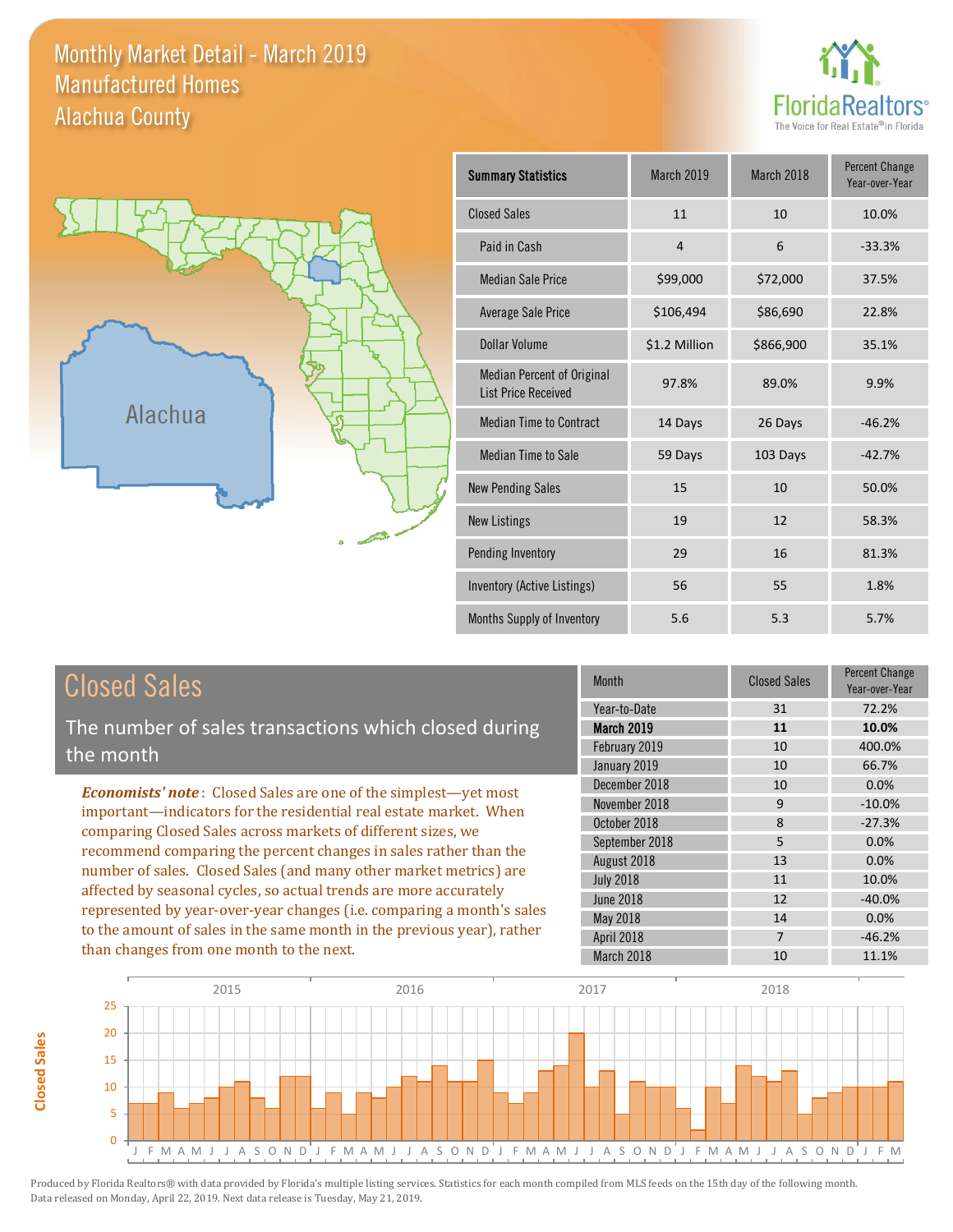than changes from one month to the next.



### \$100,000 - \$149,999 4 100.0% Sale Price Closed Sales Percent Change Year-over-Year Less than \$50,000 2 N/A  $$50.000 - $99.999$  4  $-42.9\%$ \$150,000 - \$199,999 0 N/A \$200,000 - \$249,999 0 -100.0%  $$400,000 - $599,999$  0 N/A \$600,000 - \$999,999 0 0 N/A *Economists' note:* Closed Sales are one of the simplest—yet most important—indicators for the residential real estate market. When comparing Closed Sales across markets of different sizes, we recommend comparing the percent changes in sales rather than the number of sales. Closed Sales (and many other market metrics) are affected by seasonal cycles, so actual trends are more accurately represented by year-over-year changes (i.e. comparing a month's sales \$250,000 - \$299,999 1 1 N/A \$300,000 - \$399,999 0 0 N/A Closed Sales by Sale Price The number of sales transactions which closed during the month



## Median Time to Contract by Sale Price The median number of days between the listing date and contract date for all Closed Sales during the month

to the amount of sales in the same month in the previous year), rather

*Economists' note* : Like Time to Sale, Time to Contract is a measure of the length of the home selling process calculated for sales which closed during the month. The difference is that Time to Contract measures the number of days between the initial listing of a property and the signing of the contract which eventually led to the closing of the sale. When the gap between Median Time to Contract and Median Time to Sale grows, it is usually a sign of longer closing times and/or declining numbers of cash sales.

| Sale Price            | Median Time to<br>Contract | <b>Percent Change</b><br>Year-over-Year |
|-----------------------|----------------------------|-----------------------------------------|
| Less than \$50,000    | 42 Days                    | N/A                                     |
| $$50,000 - $99,999$   | 68 Days                    | 466.7%                                  |
| $$100,000 - $149,999$ | 8 Days                     | $-96.3%$                                |
| $$150,000 - $199,999$ | (No Sales)                 | N/A                                     |
| \$200,000 - \$249,999 | (No Sales)                 | N/A                                     |
| \$250,000 - \$299,999 | 254 Days                   | N/A                                     |
| \$300,000 - \$399,999 | (No Sales)                 | N/A                                     |
| \$400,000 - \$599,999 | (No Sales)                 | N/A                                     |
| \$600,000 - \$999,999 | (No Sales)                 | N/A                                     |
| \$1,000,000 or more   | (No Sales)                 | N/A                                     |

\$1,000,000 or more 0 0 N/A



Produced by Florida Realtors® with data provided by Florida's multiple listing services. Statistics for each month compiled from MLS feeds on the 15th day of the following month. Data released on Monday, April 22, 2019. Next data release is Tuesday, May 21, 2019.

**Median Time to Contract**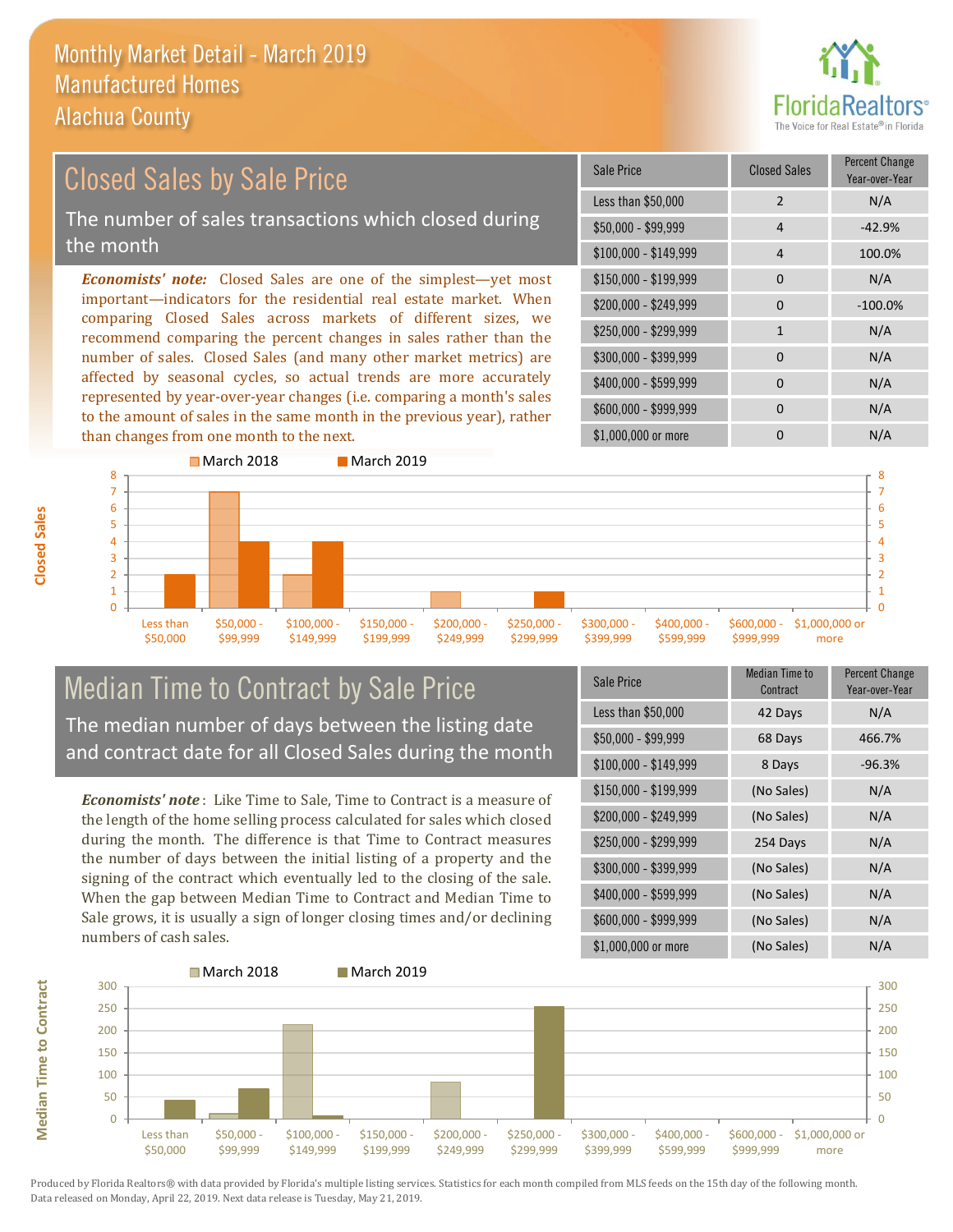

## New Listings by Initial Listing Price The number of properties put onto the market during the month

*Economists' note:* New Listings tend to rise in delayed response to increasing prices, so they are often seen as a lagging indicator of market health. As prices rise, potential sellers raise their estimations of value—and in the most recent cycle, rising prices have freed up many potential sellers who were previously underwater on their mortgages. Note that in our calculations, we take care to not include properties that were recently taken off the market and quickly relisted, since these are not really *new* listings.

| <b>Initial Listing Price</b> | <b>New Listings</b> | <b>Percent Change</b><br>Year-over-Year |
|------------------------------|---------------------|-----------------------------------------|
| Less than \$50,000           | 2                   | 0.0%                                    |
| \$50,000 - \$99,999          | 8                   | 300.0%                                  |
| $$100,000 - $149,999$        | 4                   | 0.0%                                    |
| \$150,000 - \$199,999        | 3                   | 50.0%                                   |
| \$200,000 - \$249,999        | $\mathbf{1}$        | N/A                                     |
| \$250,000 - \$299,999        | $\Omega$            | $-100.0%$                               |
| \$300,000 - \$399,999        | $\Omega$            | N/A                                     |
| \$400,000 - \$599,999        | 1                   | N/A                                     |
| \$600,000 - \$999,999        | $\Omega$            | N/A                                     |
| \$1,000,000 or more          | n                   | N/A                                     |



## Inventory by Current Listing Price The number of property listings active at the end of the month

*Economists' note* : There are a number of ways to define and calculate Inventory. Our method is to simply count the number of active listings on the last day of the month, and hold this number to compare with the same month the following year. Inventory rises when New Listings are outpacing the number of listings that go off-market (regardless of whether they actually sell). Likewise, it falls when New Listings aren't keeping up with the rate at which homes are going off-market.

| <b>Current Listing Price</b> | Inventory      | Percent Change<br>Year-over-Year |
|------------------------------|----------------|----------------------------------|
| Less than \$50,000           | 7              | 16.7%                            |
| $$50,000 - $99,999$          | 20             | $-16.7%$                         |
| $$100,000 - $149,999$        | 15             | 25.0%                            |
| $$150,000 - $199,999$        | 8              | 14.3%                            |
| \$200,000 - \$249,999        | $\overline{4}$ | 100.0%                           |
| \$250,000 - \$299,999        | $\mathbf{1}$   | $-75.0%$                         |
| \$300,000 - \$399,999        | $\Omega$       | N/A                              |
| \$400,000 - \$599,999        | $\mathbf{1}$   | N/A                              |
| \$600,000 - \$999,999        | $\Omega$       | N/A                              |
| \$1,000,000 or more          | O              | N/A                              |



Produced by Florida Realtors® with data provided by Florida's multiple listing services. Statistics for each month compiled from MLS feeds on the 15th day of the following month. Data released on Monday, April 22, 2019. Next data release is Tuesday, May 21, 2019.

**Inventory**